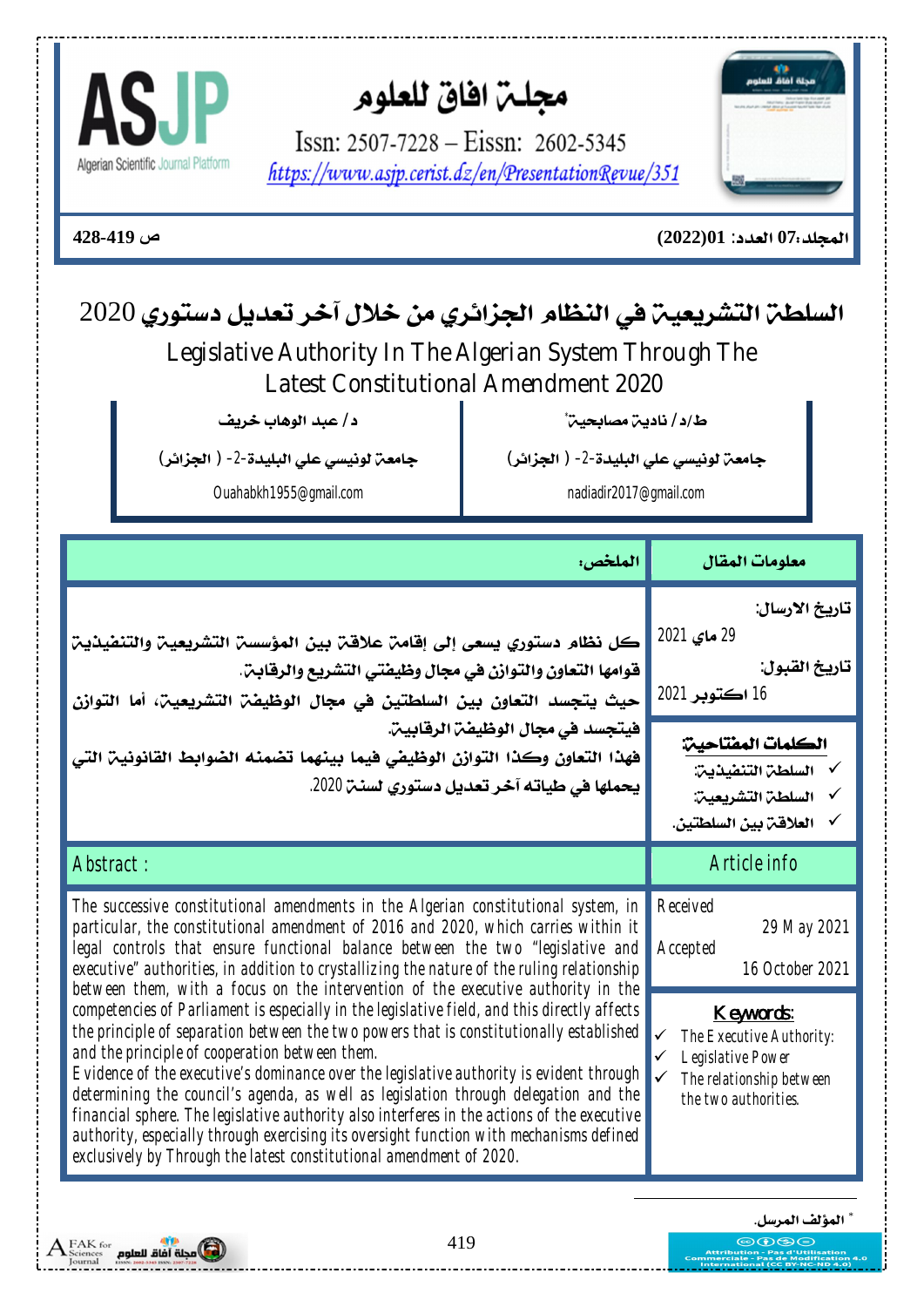الإشكال التالي:

#### **مقدمة:**

إن دراسة موضوع السلطة التشريعية في النظام السياسي الجزائري، يستدعى أو يتطلب التطرق للتعديلات الدستورية وما تناولته من إصلاحات مع التركيز على التعديل الدستوري الأخير لسنة 2020، الذي نعتبره من أهم التحولات في النظام الدستوري الجزائري وذلك من حيث تكريس الديمقراطية مع التركيز بالخصوص على ضمان تحقيق التوازن التعاويي والتكاملي بين السلطات الثلاث، خاصة التعاون والتكامل بين السلطتين التشريعية والتنفيذية"، حيث تظهر وتبرز آثار هذا التعديل" الدستوري على المنظومة القانونية، وكذا السياسية التي تؤطر عمل مؤسسات الدولة من خلال إرساء قواعد قانونية تضمن تحقيق توازن حقيقى بين السلطتين التنفيذية وكذا التشريعية، لتمارس كل سلطة إختصاصها ووظيفتها المنوطة بها.

فالتشريع على سبيل المثال إختصاص أصيل للسلطة التشريعية، أما تنفيذه فهو من إختصاص السلطة التنفيذية دون منازع، لذا يجب تكريس مبدأ الفصل بين السلطات (حمو، 2020، صفحة 145) الذي يعتبر أحد مقومات المحافظة على إستقلالية السلطات عن بعضها البعض من جهة، ومن أهم وأبرز مبادئ عصر التنوير من جهة أخرى، حيث نادى بهذا 2005ƾȈLjdz¦) **"**Montesquieu" **"**ȂȈǰLjƬǻȂǷ**"**ǾȈǬǨdz¦¢ƾƦŭ¦ صفحة 71)، فهذا الأخير هو المبدأ الذي كرسته معظم إن لم نقل جل التعديلات الدستورية المتعاقبة في الجزائرية، لكن بالرغم من هذا التكريس لمبدأ الفصل بين السلطات إلا أن المشرع الجزائري سمح بالتعاون بين السلطتين التنفيذية والتشريعية في بعض المجالات من جهة، لكنه من جهة أخرى منح وسائل وآليات لتأثير كل منهما على نظيرتما، وهذا من شأنه أن يخلق ويحقق التوازن بينهما.

فمن ما سبق وكذا من خلال تعدد وظائف واختصاصات السلطتين التشريعية والتنفيذية في مجالات متعددة، سواء كان الاختصاص التشريعي منها أو المالي، وكذا الرقابي وغيرها من الاختصاصات الأخرى التي سنتناولها على التوالي من خلال

**śƥÀÂƢǠƬdz¦ÂÀ±¦ȂƬdz¦ȄǴǟƨǸƟƢǫƨǫȐǟƨǷƢǫ¤ǺǰŻ ǦȈǯ -** السلطتين التشريعية والتنفيذية؟ فلمعالجة هذه الإشكالية أرتأينا أن نقسم دراستنا إلى: √ السلطة التشريعية في النظام الدستوري الجزائري. **ÀÂƢǠƬdz¦ ©ȏƢůÂ ƨȈǠȇǂnjƬdz¦ ƨǘǴLjdz¦ ©ƢǏƢǐƬƻ¤** 9 والتوازن الوظيفي بين السلطتين "التشريعية، التنفيذية". . السلطة التشريعية في النظام الدستوري الجزائري. عارس السلطة التشريعية في الجزائر برلمان مكون من غرفتين هما المجلس الشعبي الوطني ومجلس الأمة (المادة 114، التعديل الدستوري 2020)، حيث أبقى التعديل الأخير لسنة 2020 غلي ثنائية السلطة التشريعية، وذلك من خلال نظام الغرفتين، لذا سنتناول النظام العضوي للغرفتين على النحو التالي:  **:"řǗȂdz¦œǠnjdz¦džǴЦ" ńÂȋ¦ƨǧǂǤdz¦ .1.2** فهي تتمثل في المجلس الشعبي الوطني الذي ينتخب عن طريق الإقتراع العام المباشر والسري (المادة 121/ ف1، التعديل الدستوري 2020)، لمدة خمسة سنوات،حيث تختلف شروط الترشح لعضوية المجلس إلى شروط تتعلق بالترشح، وأخرى تتعلق

هذه الدراسة التي اتبعنا بَما المنهج التحليلي وعليه نطرح

**œǠnjdz¦ džǴЦ ƨȇȂǔǠdz ƶNjŗdzʪ ƨǬǴǠƬŭ¦ ¶Âǂnjdz¦ 1.1.2** الوطني:

بالإجراءات للترشح، حيث سنتناولها أهمها على التوالي:

لم ينص المؤسس الدستوري الجزائري من خلال جل التعديلات الدستورية على الشروط المتعلقة بالترشح لعضوية المجلس الشعبي الوطني، تاركا ذلك للتنظيم "القانون العضوي للإنتخابات" نادة123، التعديل الدستوري 2020)، حيث حددت هذه $(2020)$ الشروط الخاصة بالترشح حصرا من خلال القانون العضوي  $10$  للإنتخاب رقم 1 $10/16$  والأمر رقم  $01/21$  المؤرخ في مارس 2021، المتضمن القانون العضوي المتعلق بنظام الإنتخابات، ج،ر عدد 17، الصادرة في 10 مارس 2021،



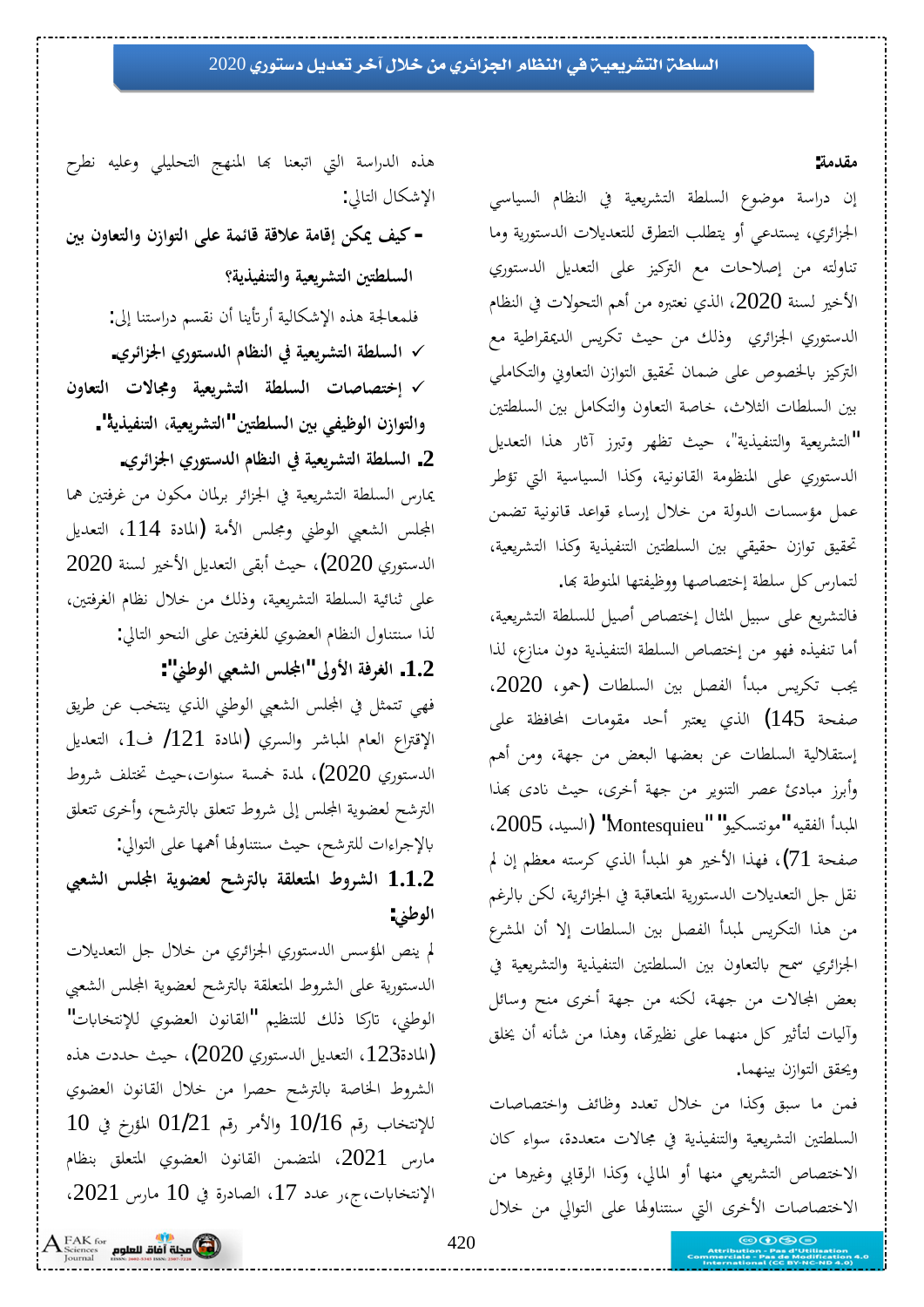#### ط/د/ناديـّ مصابحيـّ<sub>ّ</sub> د/عبد الوهاب خريف

 **:ƨǷȋ¦džǴůƨȇȂǔǠdzƶNjŗdzʪƨǬǴǠƬŭ¦¶Âǂnjdz¦.1.2.2** بالنسبة للشروط الواجب توفرها لعضوية مجلس الأمة تختلف بين الثلث المعين والثلثين المنتخبين، حيث تنحصر شروط الثلثين المنتخبين في الشروط التالية:

- بلوغ سن 35 سنة كاملة يوم الإقتراع. – ألا يكون محكوم عليه بحكم نحائ<sub>ى</sub> لإرتكاب جناية أو جنحة سالبة للحرية ولم يتم رد إعتباره.

أما الثلث المعين لم يشترط المشرع الجزائري شروطا معينة لتعيينه، إلا أن يكونوا من الشخصيات والكفاءات الوطنية، تاركا تقييم هذه المعايير وتحديدها لرئيس الجمهورية صاحب حق التعيين، وهذا نرى أنه إجراء منطقى.

**ƨǷȋ¦džǴůƨȇȂǔǠdz ƶNjŗdz¦©¦ ¦ǂƳ¤ .2.2.2**

ينتخب 3/2 أعضائه كما سبق تفصيله عن طريق الإقتراع غير المباشر والسري من بين أو من طرف أعضاء المجالس الشعبية البلدية والولائية، بينما يعين الثلث الباقي من طرف رئيس الجمهورية، من بين الشخصيات وكذا الكفاءات الوطنية، وذلك لعهدة مدتّما 6 سنوات لتجدد تشكيلته بالنصف كل ثلاث سنوات (المادة 122/ ف2، ف3، التعديل الدستوري .(2020

 **:ƨȇǀȈǨǼƬdz¦ÂƨȈǠȇǂnjƬdz¦ƨǘǴLjdz¦śƥȆǨȈǛȂdz¦À±¦ȂƬdz¦ .3.2** فعند التركيز في تشكيلة كل من الغرفتين "المجلس الشعبي الوطني ومجلس الأمة"، فإننا نلاحظ نوع من التوازن فيما بين الغرفتين أو السلطتين من حيث التركيبة أو التشكيلة التي تقوم على الإزدواجية في العضوية وعليه فإنه لكل سلطة تشكيلة مستقلة عن تشكيلة السلطة الثانية.

 **:śƬǘǴLjdz¦śƥÄȂǔǠdz¦À±¦ȂƬdz¦.1.3.2**

¿ƢǜǼdz¦ Ŀ Śƻȋ¦ ǽǀǿ ¿ȂǬƫ ƮȈƷ **:ƨȇǀȈǨǼƬdz¦ ƨǘǴLjdz¦ -¢** الدستوري الجزائري على الثنائية التي تتجسد في ما يلي:

● رئيس الجمهورية المنتخب من قبل الشعب.

● الوزير الأول المعين دستوريا بمرسوم رئاسي من طرف رئيس الجمهورية.

ب – ا**لسلطة التشويعية**: يمارس السلطة التشريعية برلمان يتكون

 $\Lambda_{\tiny\rm Sciences}^{\rm FAK~for}$  مجلة أفاق للعلوم  $\bigcirc$ 

حيث تنحصر في النقاط التالية: – أن يكون ناخبا. - أن يكون بالغ 23 سنة كاملة يوم الإقتراع. – أن تكون جنسيته جزائرية. − أداء الخدمة الوطنية أو الإعفاء منها. − ألا يكون محكوم عليه بحكم نحائ<sub>ى</sub> لإرتكاب جناية أو جنحة سالبة للحرية ولم يتم رد اعتباره - أن يثبت عضويته تحاه الإدارة الضريبية (المادة 184، الأمر رقم 01/21). فالمشرع الجزائري لم يترك حرية الترشح مفتوحة للكل، بل أضاف شروط شكلية آخرى (المادة 09، الأمر رقم . (10/16

 **:řǗȂdz¦œǠnjdz¦džǴЦƨȇȂǔǠdz ƶNjŗdz¦©¦ ¦ǂƳ¤.2.1.2**

كما نعلم أن إنتخابات المجلس الشعبي الوطني ليست فردية بل تكون على أساس الإقتراع النسبي على القائمة (المادة84، الأمر رقم 10/16)، فكل حزب سياسى أو قائمة حرة يقدمون قائمة تتكون من عدد من المترشحين، حيث يقدر المقاعد المراد شغلها في كل دائرة إنتخابية، مع إضافة ثلاثة مترشحين إضافيين، حيث يودع متصدر القائمة أو الذي يليه مباشرة في الترتيب قوائم المترشحين لدى الولاية، مقابل وصل يبين تاريخ وساعة الإيداع، أما في الخارج توضع القوائم لدى الممثلين الدبلوماسيين أو القنصلية المعنية.

فبعد إجراء الإنتخابات في اليوم والتاريخ المحدد، حيث يتم توزيع المقاعد المتنافس عليها وفق الشروط التي حددها المشرع الجزائري مِن خلال المواد من 86 إلى 90 من القانون العضوي رقم 10/16 المعدل والمتمم.

 **:"ƨǷȋ¦džǴů" ƨȈǻƢưdz¦ƨǧǂǤdz¦ .2.2**

وهو مجلس منتخب 3/2 من أعضائه عن طريق الإقتراع غير المباشر والسري، كما يعين 3/1 "الثلث" من طرف رئيس الجمهورية (المادة 121، التعديل الدستوري 2020)، فالملاحظ من هذا أن التعديل الأخير للدستور الجزائري **2020" لم يأتي بجديد بخصوص تشكيلة مجلس الأمة.** 

421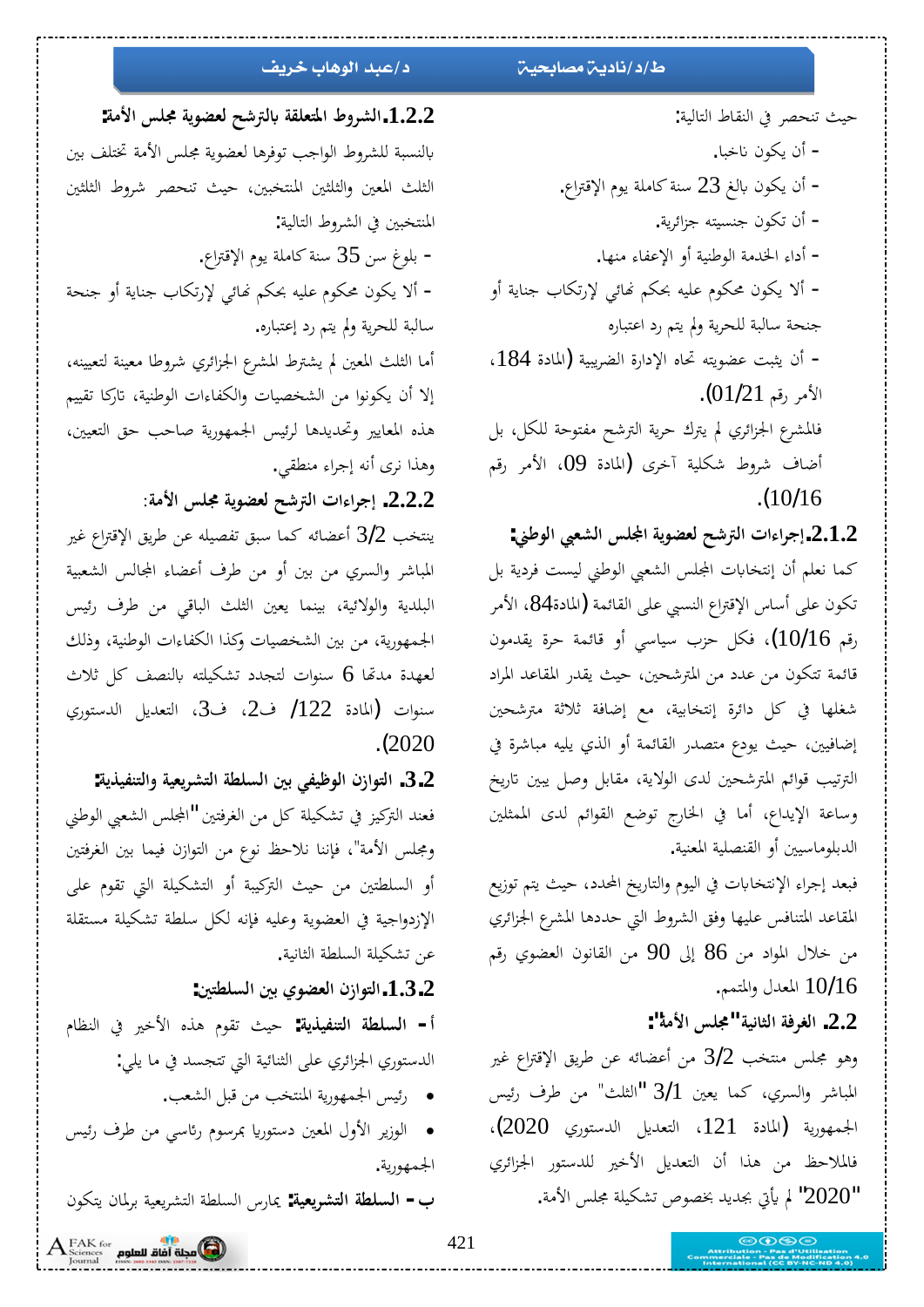#### السلطن التشريعين في النظام الجزائري من خلال آخر تعديل دستوري 2020

من غرفتين اللذان يتجسدان في ما يلي:

- أولهما المجلس الشعبي الوطني.
- أما الثانية فتتجسد في مجلس الأمة.

**ÀÂƢǠƬdz¦ ©ȏƢůÂ ƨȈǠȇǂnjƬdz¦ ƨǘǴLjdz¦ ©ƢǏƢǐƬƻ¤ .3** والتوازن الوظيفي بين السلطتين "التشريعية، التنفيذية".

رغم أن مبدأ الفصل بين السلطات يعتبر ضمانة أكيدة للشرعية السياسية، إلا أنه لم يسلم من الإنتقادات من طرف الفقهاء والباحثين السياسيين مثل غيره من المبادىء ، لكنها لا تنفي إسهاماته في إحلال الديمقراطية وضمان حقوق الأفراد وحرياتهم العامة، لذلك نذكر هم هذه الإنتقادات التي وجهت لهذا المبدأ في ما يلي:

- أن الفصل المطلق بين السلطات يتعارض مع وحدة السلطة في الدولة، فكل سلطة تمارس إختصاصاتها التي تصدر من سلطة واحدة وهي سلطة الدولة، التي تمثل بدورها وحدة لا يمكن تحزئتها.

− بما أن السلطات تمارس وظائفها في شكل من أشكال التعاون وكذا التنسيق بينهم والتي توجه لخدمة الصالح العام، وضمن نطاق دولة واحدة، لكن الفصل المطلق بين هذه السلطات الثلاث يؤدي إلى أن تكون كل منهم في معزل عن البقية، وهذا ما يؤكد عدم التنسيق والتعاون بينهم.

− الفصل التام مفاده تقوية سلطة على حساب سلطة أخرى من حيث مباشرة وظائفها.

− إنتقد دعاة الديمقراطية لهذا المبدأ من حيث الفصل التام بين السلطتين " التنفيذية والتشريعية" خاصة، لأن السلطة التشريعية هي الهيئة التي تمثل الشعب، وهذا لا يمنع خضوع السلطة التنفيذية لها، وذلك تماشيا مع المنطق الديمقراطي.

− هناك من يرى أن هذا المبدأ هو نظري بحت، حيث لا يمكن تحقيقه على أرض الواقع، وهذا راجع إلى إستحالة فصل السلطات الثلاث عن بعضها البعض، لأنها في دولة واحدة، مثلها مثل العضو في الجسد واحد.

وحفاظا على مبدأ الفصل بين السلطتين (محمود، 1976، صفحة 174) فقد حددت الدساتير الجزائرية إختصاصات كل

سلطة ومجال عملها والعلاقة بينهما (موسى، 2005، صفحة 34)، حيث أن أغلبية الدساتير وخاصة منها دساتير الأنظمة الرئاسية، التي تمنح الإختصاص العام للسلطة التنفيذية عوضا عن السلطة التشريعية.

فمن هنا نجد أن المشرع الدستوري الجزائري قد حدد على سبيل الحصر هذه الإختصاصات للسلطتين، الأولى "التشريعية" (المادة ل، التعديل الدستوري 2020)، محل دراستنا هذه، لكنه مقابل ذلك منح للسلطة الثانية "التنفيذية" الإختصاص العام (بسيوڼي، د.ت).

وعليه يمكن حصر أو تناول إختصاصات السلطة التشريعية هذه على التوالي، مع تحديد مجالات التعاون والتوازن بين السلطة التنفيذية والسلطة التشريعية، فهذه الاختصاصات الخاصة بالسلطة التشريعية منها ما يتجسد بها التعاون وكذا التوازن الوظيفي، واختصاصات أخرى للسلطة التشريعية ديبلوماسية، مالية واستشارية.

**İȂƬLJƾdz¦¿ƢǜǼdz¦ĿƨȈǠȇǂnjƬdz¦ƨǘǴLjdz¦©ƢǏƢǐƬƻ¤ .1.3 الجزائوي.** 

يمكن أن نقسم إختصاصات السلطة التشريعية "البرلمان" الوظيفية إلى ثلاثة أنواع منها ما يتجسد بما التعاون الوظيفي ومنها ما يتجسد بها التوازن الوظيفي واختصاصات أخرى نذكر أهمها (ديبلوماسية، مالية واستشارية) حيث ستناولها على النحو التالي:

**: "ȆǠȇǂnjƬdz¦´ƢǐƬƻȍ¦ "śƬǘǴLjdz¦ śƥ ÀÂƢǠƬdz¦¾Ƣů.1.1.3** يعتبر هذا الإختصاص المتمثل في سن القوانين الوظيفة الأصيلة لغرفتي البرلمان فهو بغرفتيه صاحب الحق في إقتراح القوانين وسنها (المادة 143/ف1، التعديل الدستوري 2020)، وكذا مناقشتها والتصويت عليها، وذلك وفقا للإجراءات التي حددت دستوريا من طرف المؤسس الدستوري الجزائري.

لكن المؤسس الدستوري الجزائري حدد حصري مجالات إقتراح القوانين بالنسبة للمجلس الشعبي الوطني وهي 29 مجالا من  $2020$  خلال دستور سنة 2016، أما التعديل الأخير لسنة 2020 إضافة مجالا آخر ليصبح عددهم 30 مجالا (المادة139،

FAK for<br>Sciences **public idea** 

422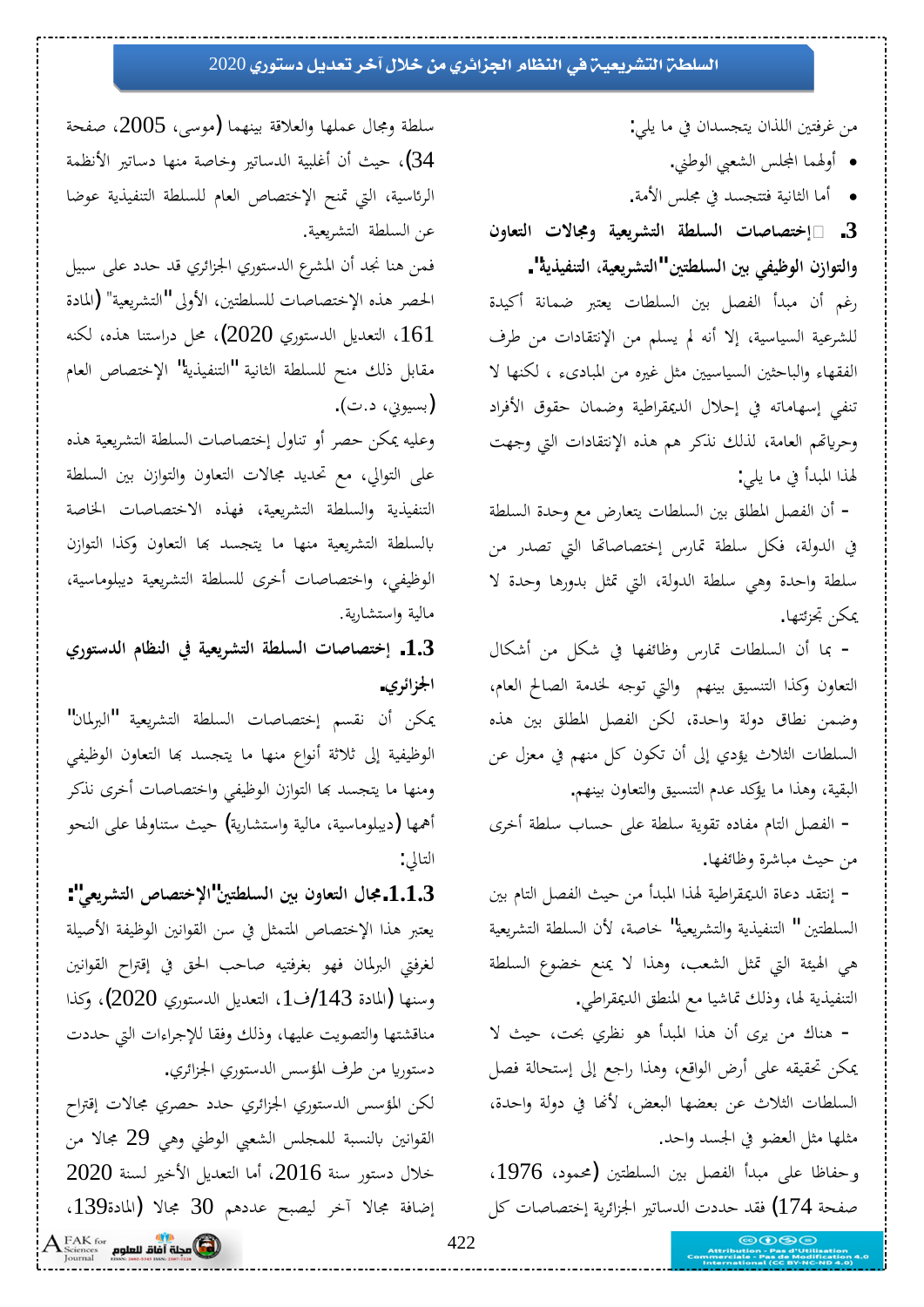التعديل الدستوري 2020). أما مجلس الأمة فله حق المبادرة بإقتراح مشاريع القوانين في جالات مختلفة حددت دستوريا على سبيل الحصر، وهي المشاريع التي تتعلق بالتنظيم المحلى وتميئة الإقليم وكذا التقسيم الإقليمي. لكن المشرع الجزائري أضاف 06 مجالات للتشريع بقوانين عضوية من خلال أخر تعديل لسنة 2020، (المادة140، التعديل الدستوري 2020)، حيث تعرض مشاريع القوانين هذه على مجلس الوزراء بعد أخذ رأي مجلس الدولة، ليودعها الوزير الأول حسب الحالة على مكتب الغرفة الأولى أو مكتب الغرفة الثانية لتتم المناقشة، ثم تتم مصادقة غرفتي البرلمان على

القانون بأغلبية أعضائهما الحاضرين، وبالأغلبية المطلقة على القوانين العضوية (المادة145/ف4، التعديل الدستوري .(2020

 **:" ĺƢǫǂdz¦ ´ƢǐƬƻȍ¦śƬǘǴLjdz¦śƥÀ±¦ȂƬdz¦¾Ƣů .2.1.3** يمارس البرلمان بغرفتيه إختصاصا رقابيا إتجاه تصرفات وأعمال الحكومة، حيث سخر له المؤسس الدستوري أليات عديدة، منها ما ترتب المسؤولية السياسية للحكومة والتي تتمثل في: الإستجواب، الأسئلة، ولجان التحقيق"، وأخرى لا ترتب" المسؤولية السياسية للحكومة منها: "الموافقة على مخطط عمل الحكومة، بيان السياسة العامة".

 **:ʮ°ȂƬLJ®ƨLJǂǰǷ Ãǂƻ¢©ƢǏƢǐƬƻ¤.3.1.3**

ونقصد بها تلك الإختصاصات الممنوحة للبرلمان إضافة للسابقة، حيث منحت له دستوريا نذكر أهمها:

أ **- الإختصاص الدبلوماسي:** والذي يظهر جليا من خلال مصادقة البرلمان على إتفاقيات الهدنة، وكذا معاهدات السلم، وذلك قبل مصادقة رئيس الجمهورية عليها (المادة102و153، مشروع التعديل الدستوري 2020).

ƨǫ®ƢǐǷĿ ´ƢǐƬƻȍ¦¦ǀǿǺǸǰȇ **ŅƢŭ¦ ´ƢǐƬƻȍ¦ -§** البرلمان بغرفتيه على قانون المالية كل سنة، لكن المشرع الجزائري حدد مدة قصوى لذلك تقدر ب75 يوما، حيث تحسب من تاريخ إيداعه، مع وضع حل في حالة عدم المصادقة عليه خلال

### ط/د/ناديـّ مصابحيـّ<sub>ة</sub> د/عبد الوهاب خريف

هذه المدة، لتتدخل السلطة التنفيذية من خلال رئيس الجمهورية لإصداره بموجب أمر (المادة146، التعديل الدستوري .(2020

ج- إختصاصات إستشارية: للبرلمان دورا إستشاريا لهيئات أخرى في مجالات هامة في الدولة، كما يؤدي دور المبادرة لمعرفة موقف هيئات آخرى، وذلك في مسائل هامة كإخطار المجلس الدستوري، فمن بين أهم هذه الإختصاصات نذكر ما يلي:

- إنعقاده لثبوت مانع لرئيس الجمهورية، أو الشغور بالإستقالة الوجوبية عند استمرار هذا المانع.

− إستشارته في حالة إعلان الحالات الإستثنائية.

− موافقته منعقدا بغرفتيه مجتمعة ليتم تمديد حالتي الحصار والطوا<sub>ل</sub>ئ.

- التصويت على إقتراح تعديل الدستور قبل عرضه على الإستفتاء.

# **Ŀ ƨȇǀȈǨǼƬdz¦ ƨǘǴLjdz¦ Dzƻƾƫ ǂǿƢǜǷÂ ƨǼǸȈǿ ©ȏƢů .2.3** السلطة التشريعية.

لقد أقيمت العلاقة بين السلطتين على أساس التوازن الإيجابي، هذا الأخير الذي يؤدي إلى توفير آليات للضغط المتبادل بين السلطتين، لذلك جعل المؤسس الدستوري كل من السلطتين تتمتع بجملة من الآليات التي تختلف عن آليات الأخرى للتأثير عليها، وللوقوف على نوعية هذه العلاقة بينهما سنتناول ذلك على النحو التالي:

> **ƨǘǴLjdz¦ȄǴǟƨȇǀȈǨǼƬdz¦ƨǘǴLjdz¦ƨǼǸȈǿ©ȏƢů.1.2.3** التشريعية:

عند الرجوع إلى النصوص الدستورية وكذا القانونية نلاحظ أن المؤسس الدستوري الجزائري إعتمد الفصل المرن، الذي يقوم أساسا على التعاون بين السلطات، والتي يرى بعض الفقهاء أنها هيمنة أكثر منها تعاون حيث تكمن في ما يلي: أ− تدخل السلطة التنفيذية في العمل التشريعي: كما نعلم أن الإختصاص التشريعي منوط دستوريا بالسلطة التشريعية، مع

FAK for<br>Sciences **pplul add died apple**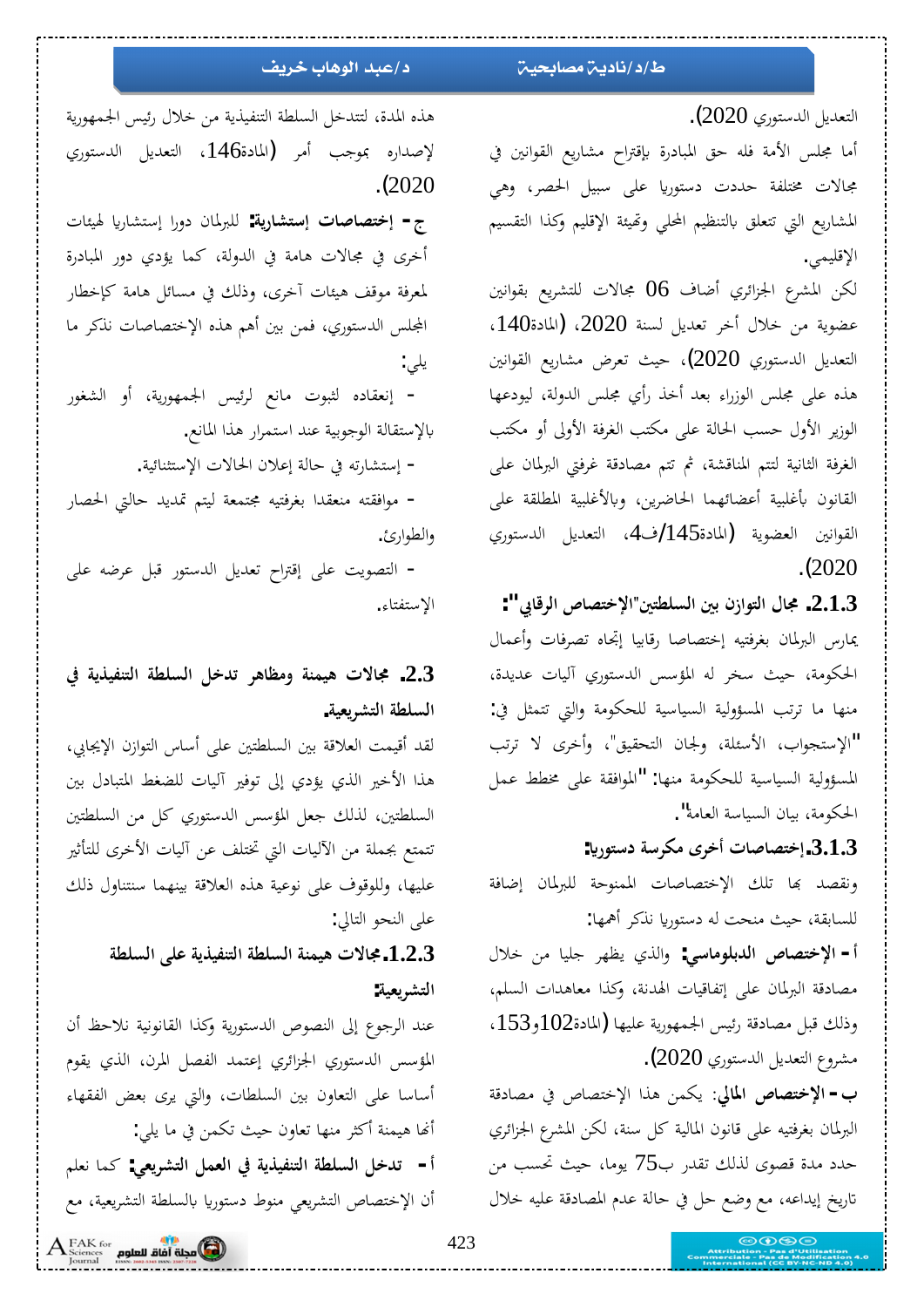#### السلطن التشريعيـن في النظام الجزائري من خلال آخر تعديل دستوري 2020

منح إمكانية لرئيس الجمهورية بأن يشرع بأوامر (رزاق، Ƕǿ¢ ǺǷ ǽŐƬǠǻ Äǀdz¦ Śƻȋ¦ ¦ǀǿ (485 ƨƸǨǏ 2016 الأليات التي منحت لرئيس الجمهورية، فمن خلالها يتاح له -15 مارسة إختصاص التشريع (محمد، 2014، الصفحات و) في مجالات محددة حصرا للبرلمان، لكن لخطورة هذه الآلية  $(19\,$ أو الأسلوب عمد المؤسس الدستوري الجزائري إلى تقييده بمجموعة من القيود والضوابط وهذا لتفادي تحول سلطة التشريع إلى سلطة أصيلة برئيس الجمهورية.

فالذي نلاحظه مما سبق أن هناك تراجع كبير للبرلمان في قضية الدفاع عن الحريات، وذلك واضح جليا من خلال دعمه للسلطة على حساب الحرية، لتصبح المهمة أو الإختصاص التشريعي بين يدي الحكومة "السلطة التنفيذية"، في حين أن دور البرلمان أصبح يقتصر على مجرد التصويت دون المعرفة، وكذا التدقيق في طبيعة النصوص التي تمت المصادقة عليها لا غير رزاق، 2016، صفحة 486).

ب = تدخل السلطة التنفيذية في إعداد جدول أعمال ا**لمجلس:** لا يقتصر تدخل السلطة التنفيذية في مواجهة السلطة التشريعية "البرلمان" على مجال التشريع فقط، بل يمتد إلى التدخل في سير عملها، وذلك من خلال تحديد جدول أعمالها، وعند دعوتها للإنعقاد عند الضرورة.

فجدول الأعمال الذي عرفه الفقيه "دوجي" على أنه "ذلك العمل الذي ينظك مجموعة الموضيع التي تكون موضوع نقاش في جلسة معينة"، أما الأستاذ "موريس دوفرجيه" على أنه" برنامج مناقشات البرلمان". (سعاد، 2009، صفحة 79) هذا هو الذي يحدد برنامج الدورة التشريعية، فإعداده لا يعدوا لا يعدوا أن يكون مرحلة أولية من مراحل سير العمل التشريعي، فبالرغم من أن البرلمان هو السيد في تحديد جدول أعمال دورته إلا أن الدستور الجزائري خول الحق للحكومة التدخل في ضبط جدول الأعمال هذا، وإعطاء الأسبقية لمشاريع القوانين المقدمة من الحكومة في الترتيب على مقترحات النواب. (بختة، . (1125ƨƸǨǏ2018

ففي هذا السياق يجتمع مكتب الغرفتين في البرلمان وممثل الحكومة في مقر المجلس الشعبي الوطني أو مقر مجلس الأمة في بداية الدورة البرلمانية لضبط جدول أعمالها، تبعا لترتيب الأولوية الذي تحدده الحكومة، كما يمكن للحكومة حين إيداعها لمشاريع القوانين التأكيد على

إستعجاليتها (المادة16 ، القانون العضوي رقم12/16). فمفاد استشارة الحكومة عند ضبط جدول الأعمال وترتيب مضمونها، فهي من تبادر غالبا بالتشريع لذلك خول لها المشرع اختصاص ترتيب المواضيع على حساب البرلمان، لكن النظام الدستوري الجزائري لم يقر صراحة بمذا الدور للحكومة، بل كان بناءا على التفوق الحكومي الذي أقرته الأنظمة الداخلية

للمجالس التشريعية. (شهيرة، 2008، صفحة 286) ج- هيمنة رئيس الجمهورية على عملية التشريع بأوامر: نظرا للبطء الذي يشوب العمل البرلماني، وكذا الحالات الإستعجالية الطارئة فقد وضعت مختلف التشريعات وسيلة لسد ذلك، عن طريق منح المؤسس الدستوري لرئيس الجمهورية سلطة التشريع بأوامر بين دورتي البرلمان، وفي حالة الشغور، وكذا الحالات الإستثنائية، لكنه قيده بإجراءات وشروط، وعليه فهذا التعاون بين السلطتين يصطدم أثناء الممارسات الواقعية بتعدي السلطة التنفيذية على إختصاصات السلطة التشريعية.

د- الظروف الإستثنائية: إن جل الدساتير الجزائرية المتعاقبة جمعت عل<sub>ى</sub> منح السلطة التنفيذية صلاحية إتخاذ التدابير اللازمة والمؤدية إلى حماية الدولة ومؤسساتها وحماية أفرادها وكذا ممتلكاتها، وذلك في حالة وجود خطر داهم يوشك أن يوقع بالدولة أو مؤسساتها، وإذا كانت الدولة مهددة بخطر حال أو وشيك الوقوع أو في حالة الضرورة الملحة، حيث توضع الدولة في وضعية ملحة أو في ضرورة ملحة، لتكون في بعض الحالات قوانين الدولة غير قادرة على مواجهة هذه الأوضاع، وكذا في هذه الظروف الطارئة، فهذا ما جعل الدساتير تنص على منح السلطة التنفيذية ممثلة في رئيس الجمهورية صلاحية اتخاذ إجراءات مستعجلة لحماية الدولة وكيانها، وكذا مؤسساتها حيث نص الدستور الجزائري على هذه الظروف حصرا، والتي

FAK for<br>Sciences **Angles Light dept<sup>6</sup>0**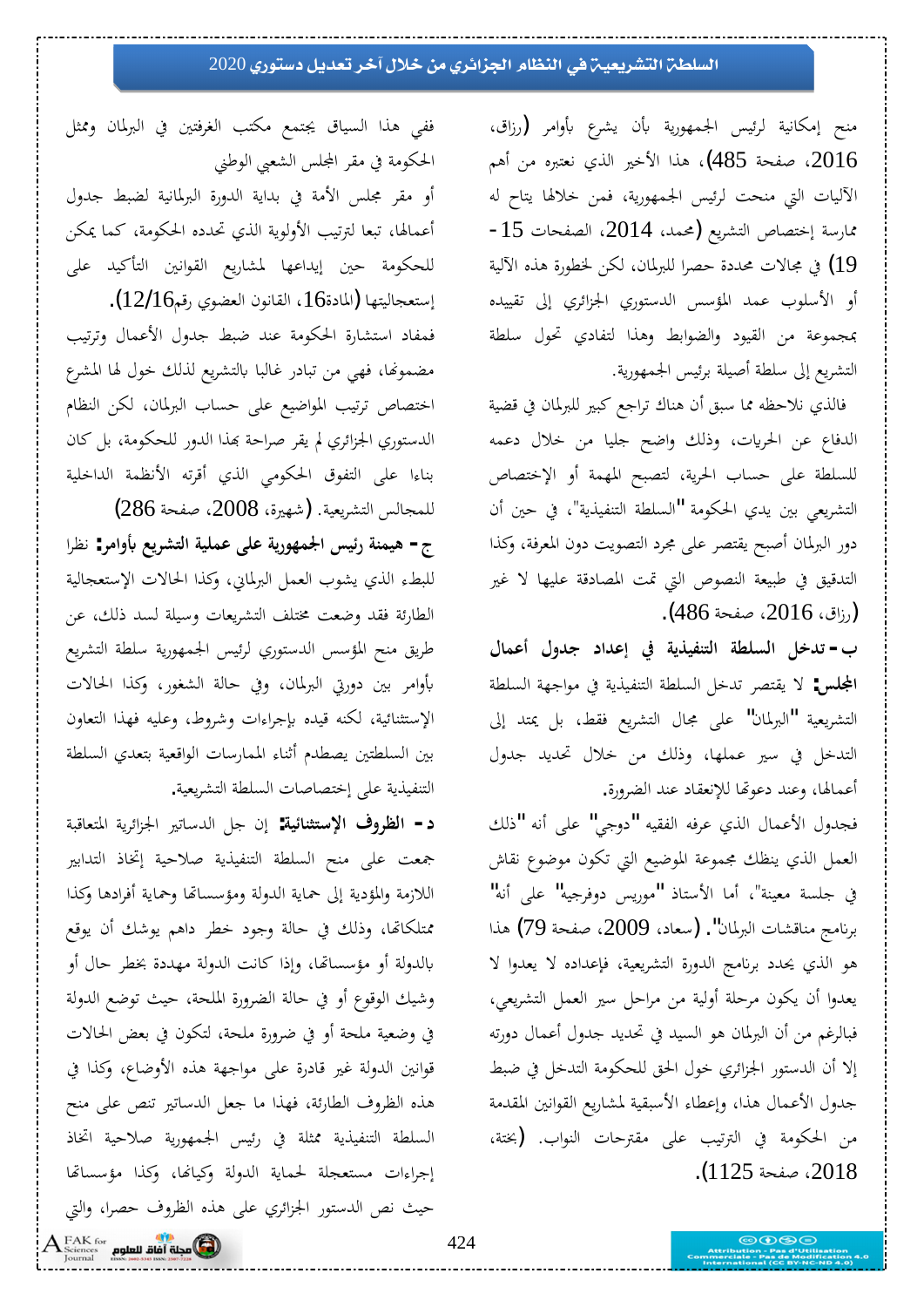#### **ƞƿźųśŚƷƺƫřŶŞƗŵ ŠǀŰŝŚƈƯŠƿŵŚƳŵƍ**

تتمثل في:

**√ حالة الحصار والطوارئ:** حيث نص عليها المؤسس الدستوري من خلال المادة 97 والمادة 98 من التعديل الدستوري الأخير لسنة 2020.

**√ الحالة الإستثنائية:** تقوم هذه الحالة إذا تزايد الخطر الذي يهدد أمن الدولة وسلامة مؤسساتها، وإذا تجاوز حد الضرورة التي تقرر في حالتي الحصار وكذا الطوارىء، حينها يقرر رئيس الجمهورية الحالة الإستثنائية، لكن المؤسس الدستوري لم يوضحها، حيث إكتفى فقط بذكر بأن يكون هناك خطر داهم يوشك أن يصيب مؤسساتها الدستورية.

فلإعلانها نص المشرع الجزائري على مجموعة من القيود والتي تنحصر في ما يلي:

■ يعلنها رئيس الجمهورية بموجب مرسوم رئاسي.

■ عند إعلانها يستشار كل من رؤساء المؤسسات والهيئات الدستورية، والبرلمان بغرفتيه، وكذا المجلس الدستوري.

■ الإستماع إلى رأي رئيس المجلس الأعلى للأمن ومجلس الوزراء .

■ إجتماع السلطة التشريعية وجوبا أي "إجباري وضروري". وعليه فعملية رفعها تتم حسب نفس الأشكال والإجراءات التي تم الإعلان عنها. (بوضياف، 2010، صفحة 120)

**√ حالة الحرب:** وهي أخطر حالات المساس بمبدأ المشروعية، حيث بها يوقف العمل بالدستور وبجميع القوانين الأخرى، لتجتمع جل السلطات في يد واحدة، متمثلة في يد رئيس الجمهورية، كما أنها لا تقوم إلا في حالة وجود إعتداء فعلى أو وشيك الوقوع على البلاد، وذلك خلافا للحالات السابقة اللواتي يقتصرن على حالة الخطر.

 **ǺǷ ƨǟȂǸĐ Ǟǔţ ǽǀǿ §ǂū¦ ƨdzƢƷ À¤ :Ƣē¦ ¦ǂƳ¤** الإجراءات تتمثل في:

- إعلانها من طرف <sub>ر</sub>ئيس الجمهورية، وذلك بعد:
	- − إجتماع مجلس الوزراء.
	- الإستماع إلى رئيس المجلس الأعلى للآمن.

− إستشارة رئيس المجلس الشعبي الوطني ورئيس مجلس الأمة ورئيس المحكمة الدستورية. – تجتمع السلطة التشريعية "البرلمان" بغرفتيها وجوبا.

– يوجه رئيس الجمهورية خطابا للأمة يخبرهم بذلك.

 ©ƢǘǴLjdz¦ǞȈŦǞǸŸƨȇ°ȂȀǸŪ¦džȈƟ°ÀƜǧƢȀǷƢȈǫƨdzƢƷĿ - (التشريعية، التنفيذية والقضائية) ويوقف العمل بالدستور  $(2020)$ المادة $100$ و  $(101)$ ، التعديل الدستوري $)$ 

ÀƢŭŐdz¦ǺȇȂǰƬƥƨǬǴǠƬŭ¦¾ƢǸǟȋ¦ŐƬǠƫƾǬǧ **:ÀƢŭŐdz¦ǺȇȂǰƫ -Á** من أعظم المظاهر التي تتدخل من خلالها السلطة التنفيذية في أعمال السلطة التشريعية، حيث يتخذ هذا المظهر عدة صور، نتناول البعض منها حيث أن السلطة التنفيذية ممثلة برئيس الجمهورية لها الحق في تعيين ثلث أعضاء مجلس الأمة، كما تتولى كذلك مهمة إعداد القوائم الإنتخابية، مع قبول أوراق المترشحين، بالإضافة إلى مهمة الدعوة لإجراء الإنتخابات النيابية مع تحديد موعد وكذا تاريخ إجرائها، كما أنها هي من تتخذ قرار تحديد عدد الدوائر الإنتخابية كذلك، لكن في الحقيقة أن عملية إسناد إختصاص تحديد الدوائر الإنتخابية إلى المشرع يعتبر ضمانة أساسية لتجنب إحداث دوائر إنتخابية غیر متساویة أو دوائر یکون محور تحدیدها محاباة لفریق سیاسی والإضرار بفريق آخر أو تفضيل فئة إجتماعية على حساب فئة

إجتماعية أخرى (على، 2011، صفحة 734). و – حق حل البرلمان: فقد نعتبر هذا الحق من أخطر الأسلحة التي تستخدمها السلطة التنفيذية في حق السلطة التشريعية، وهذا يعني إنهاء مهام ودور البرلمان قبل الآجال الدستورية لإنتهائها، وهذا ما أعتبره البعض سلاح مضاد للمسؤولية الوزارية التي قررت أمام المجلس الشعبي الوطني (ميلود، 2014، صفحة 26)، حيث منح المؤسس الدستوري هذا الحق لرئيس الجمهورية، مع تقييده بإجراء إستشارة كل من رئيس مجلس الأمة، ورئيس المجلس الشعبي الوطني بالإضافة إلى رئيس المجلس الدستوري، والوزير الأول. فالملاحظ أن المؤسس الدستوري الجزائري إستعمل نوعين من الحل هما على التوالي:

 $\mathrm{A}^{\scriptscriptstyle \mathrm{FAK~for}}_{\scriptscriptstyle \mathrm{Science}}$  مجلة أفاق للعلوم  $\mathrm{G}$ 

425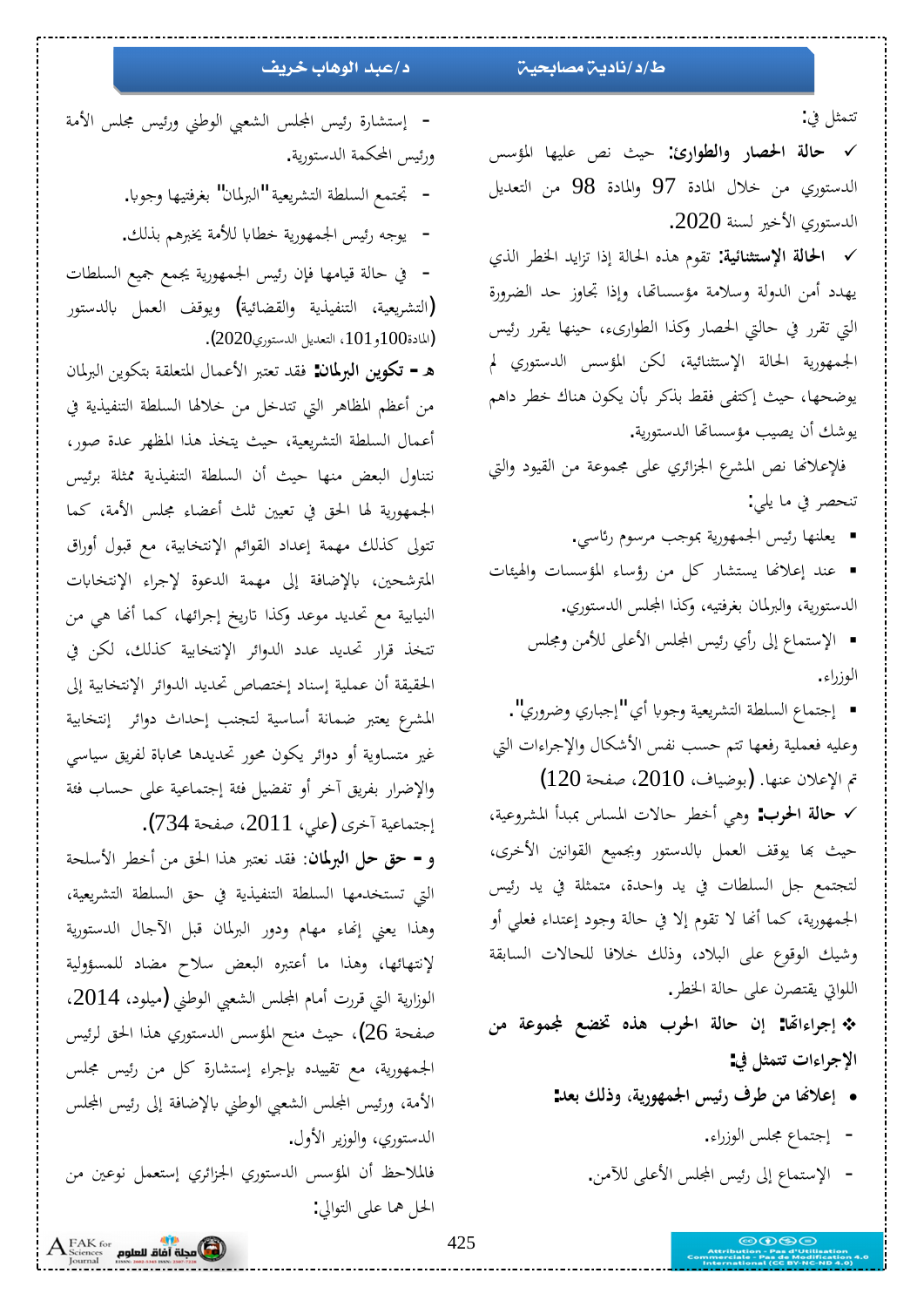#### السلطن التشريعيـن في النظام الجزائري من خلال آخر تعديل دستوري 2020

**√ الأول يكون تلقائي:** الذي يتقرر بقوة القانون، بعد عرض مخطط عمل الحكومة للمرة الثانية.

**√ الثاني يمارس من طرف رئيس الجمهورية:** وذلك إذا تم تقدير الحاجة لتقرير ذلك.

 **©ƢǏƢǐƬƻ¦ĿƨȈǠȇǂnjƬdz¦ƨǘǴLjdz¦DzƻƾƫǂǿƢǜǷ .2.2.3** السلطة التنفيذية:

لقد منحت للسلطة التشريعية كذلك مجموعة من الأليات الرقابية من طرف المؤسس الدستوري لوضع حد لتجاوزات السلطة التنفيذية عند القيام بمهامها، والتي نتناولها في ما يلي: أ **- السؤال:** وهو وسيلة إعلامية ورقابية في نفس الوقت منحت دستوريا للنواب من أجل مراقبة تصرفات السلطة التنفيذية حول موضوع معين، لتصبح هذه الأسئلة وكذا الأجوبة عنها في إطارها الرسمي بعد نشرها مباشرة في جريدة المحاضر الرسمية لكل من غرفتي البرلمان (عمار، 2006، صفحة 128)، حيث نظم الدستور إجراءات طرح الأسئلة البرلمانية والإجابة عنها.

ب - الإستجواب: وهو آلية رقابية أخطر من السؤال، لأنه ينصب على محاسبة واتّحام الحكومة بخصوص موضوع من مواضيع الساعة، لكن الملاحظ ميدانيا أنه لم يرتقى لتجسيد مكانته دستوريا لتحقيق فعالية ميدانية مثله مثل السؤال البرلمايي، وهذا في غياب جزاء قانوني يترتب عن عدم الإجابة عنهما، أو إذا كانت الإجابة عنهما كذلك غير مقنعة، أو في حالة تجاوز المدة المحددة قانونيا للرد.

فبالرغم من أن المؤسس الدستوري من خلال التعديل الأخير إستعمل عبارات إلزامية "ويكون" "ويجب" لإضفاء صفة الإلزام على من يجيب على هاته الآلية، إلا أن هذه العبارات أصبحت دون قيمة لأنها لم تصحب بجزاءات قانونية تترب عن مخالفيها، حيث نظم المشرع الجزائري إجراءات الإجابة عن السؤال الكتابي، والتي تكون خلال 30 يوما الموالية لتبليغ الوزير المعنى، لكنه أغفل الجزاء المترتب عن عدم الإجابة عنه، بالإضافة إلى سكوته عن تجاوز الوزير المعنى مدة ثلاثين يوما المحددة دستوريا للإجابة (سيحمو، 2017، صفحة 133) .

ج- ا**لتحقيق البرلماني:** وهي الآلية التي يستخدمها البرلمان للتأكد من مدى مخالفات وتجاوزات الحكومة وعليه فهو آلية رقابية لا تقتصر على طرفيها مثل السؤال البرلماني، بل تتجاوز ذلك لتصل للبرلمان ككل، وكذا الجهاز الحكومي لتقصى الحقائق عن أي شأن يتعلق به، بالإضافة إلى التحري عن جل المخلفات والتجاوزات التي تدخل في إختصاصه، حيث تعكس رغبة البرلمان للتوصل إلى الحقائق من خلال جمع المعلومات اللازمة عن موضوع يدخل في إختصاصات الحكومة.

ǶǜǠǷƢȀȈǴǟǎǼƫ ƨȈdzȉ¦ǽǀǿ **:ƨǷȂǰū¦ ƲǷʭǂƥ ƨnjǫƢǼǷ -®** الدساتير المتعاقبة الجزائرية، حيث يترتب عنها مسؤولية الحكومة، فهي تجعل الوزير الأول يقدم مخطط عمل الحكومة إلى المجلس الشعبي الوطني للموافقة عليه، وفي الحالة العكسية وعدم الموافقة عليه يقوم الوزير الأول بتقديم إستقالة الحكومة إلى رئيس الجمهورية، عندها يقوم رئيس الجمهورية بتعيين وزير أول من جديد، وفي حالة عدم الموافقة مرة أخرى على مخطط عمل الحكومة ينحل المجلس الشعبي الوطني وجوبا.

هذه الآلية ليست في صالح المجلس الشعبي الوطني في كل الحالات لأنها تؤدي إلى حله، لذا فإن المجلس يقبل على قبل المخطط بعيوبه ونقائصه، وذلك لتفادي الحل الشامل، لذا فإن هذه الآلية تفقد مفعولها ونجاعتها.

ÀƢȈƦdzřǗȂdz¦œǠnjdz¦džǴЦƨnjǫƢǼǷ ƢǼƯ¢ **ƨƥƢǫǂdz¦džǸƬǴǷ -Á** السياسة العامة التصويت على ملتمس رقابة ينصب على مسؤولية الحكومة، ففي حالة مصادقة المجلس الشعبي الوطني على ملتمس الرقابة، يضطر الوزير الأول إلى تقديم استقالة الحكومة إلى رئيس الجمهورية. (مفتاح، 2014، صفحة 43). حيث يمكن لنواب المجلس الشعبي الوطني أثناء مناقشتهم لبيان السياسة العامة الخاص بالحكومة تقديم ملتمس رقابة (المادة98/ف2، دستور2016)، لكن المشرع فصل في اجراءات تقديمه من خلال المواد 161 و162 من نفس التعديل لسنة 2020. كما نظمت المواد من 59 إلى 62 من القانون العضوي 16−12 هذه الآلية التي يترتب عن إستعمالها تقديم استقالة الحكومة من الوزير الأول، لكن بتوافر شروطها

FAK for **الثاني التي يستطيع FAK** for **add ideas**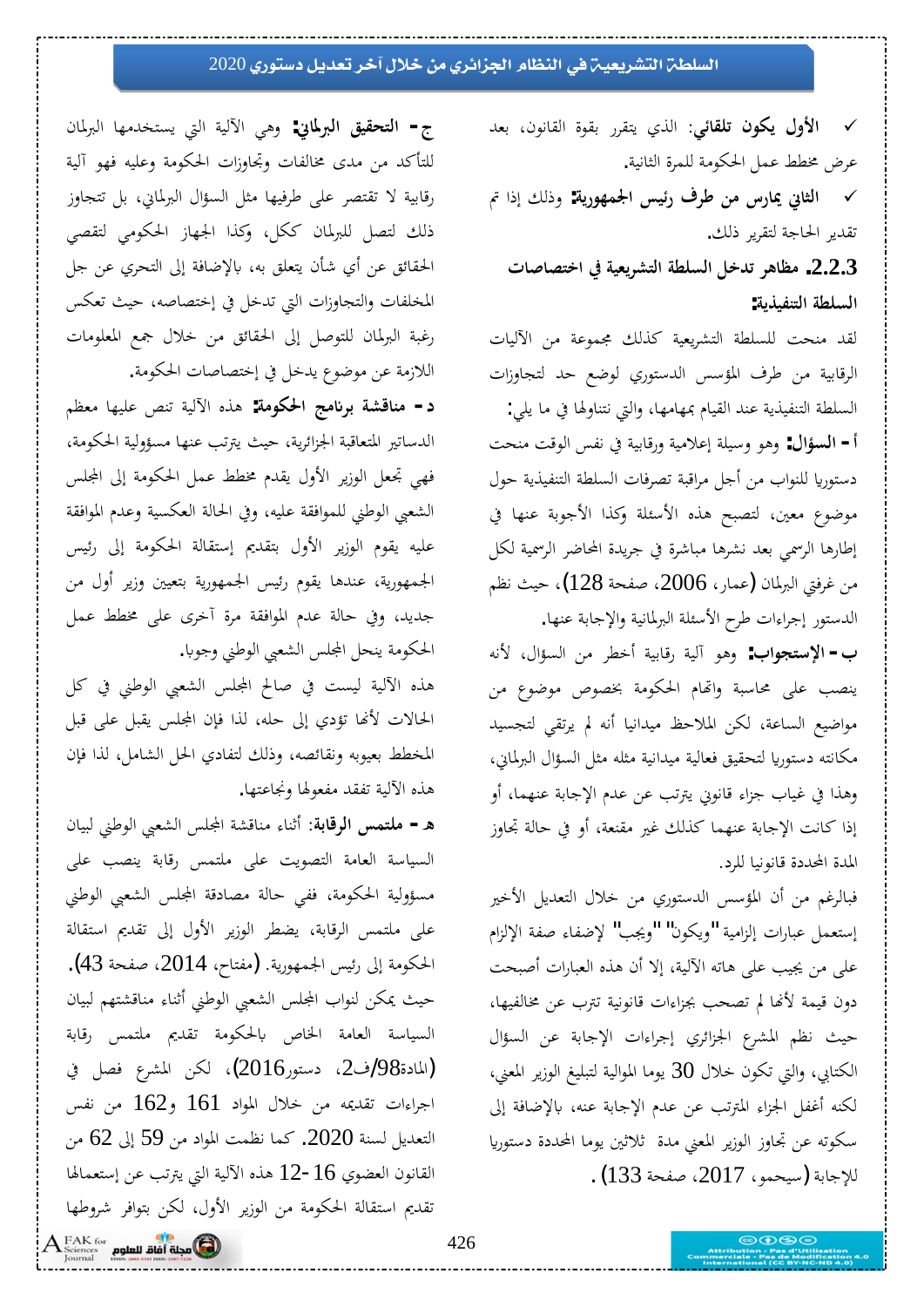#### **ƞƿźųśŚƷƺƫřŶŞƗŵ ŠǀŰŝŚƈƯŠƿŵŚƳŵƍ**

غياب الديمقراطية وغياب دولة الحق والقانون بالإضافة إلى

لكن لا ننسى أن تدخل الحكومة في أعمال المجلس يصل إلى

درجة إعداد جدول أعماله، فعلى الرغم من التطورات الطارئة

والحاصلة على مستوى النظام السياسي الجزائري القائم، إلا أن

المؤسس الدستوري بقى محتفظا بكافة مظاهر التوازن والتعاون

بين السلطات الثلاث، خاصة بين السلطة التشريعية والتنفيذية،

توقيف العمل بالدستور، وتعليق النص التشريعي.

الواردة في المادة 154، وهي:

– لا يتم تقديم ملتمس الرقابة إلا بعد مناقشة بيان السياسة العامة.

خ يقبل ملتمس الرقابة إلا إذا وقعه سبع(7/1) عدد النواب -على الأقل، أي 66 نائبا من أصل 462 نائبا من الغرفة الأولى.

− تتم الموافقة على استعمال هذه الألية والتصويت عليها بعد مرور ثلاثة  $(03)$  أيام من تاريخ ايداعه.

فإذا صادق المجلس الشعبي الوطني على ملتمس الرقابة تقدم الحكومة إستقالتها إلى رئيس الجمهورية (المادة161، دستور .(2020

**و− التصويت بالثقة:** فهذه الآلية تعتبر كبديل لملتمس الرقابة يلجأ إليها الوزير الأول لكسب دعم النواب وتفادى ملتمس الرقابة. ففي حالة تلقى هذا الدعم فهذا الأخير سيكمل كمل مخطط الحكومة، أما في حالة ما إذا حجبت عنه الثقة عليه تقديم استقالته إلى رئيس الجمهورية الذي له السلطة التقديرية في قبولها من عدمه ، حيث بإمكانه اللجوء إلى إستخدام أحكام المادة 151 من آخر تعديل دستوري لسنة 2020، وهو حل المجلس الشعبي الوطني وإجراء إنتخابات تشريعية جديدة مسبقة.

### **:ƨŤƢŬ¦ .4**

لنصل في آخر هذه الدراسة إلى خلاصة مفادها أن هناك تعاون وظيفي بين السلطة التشريعية والسلطة التنفيذية وبالتحديد في المجال التشريعي، كما هناك توازن وظيفي بين المؤسستين وذلك في المجال الرقابي، حيث هناك بعض المجالات الأخرى التي تهيمن فيها السلطة التنفيذية على معظم أعمال السلطة التشريعية فأهم هذه الهيمنة تكمن في تدخل رئيس الجمهورية للتشريع بأوامر، هنا ليحل محل السلطة التشريعية، بالإضافة إلى تمتعه بالسلطة التنظيمية، التي إعتبرها الفقه إعاقة لتطبيق مبدأ الفصل كما أن هذا المبدأ تلغيه الحالات الإستثنائية، وكذا الظروف الطارئة، التي بإمكانها إلغاء هذا المبدأ تماما لتجمع الثلاث سلطات في يد رئيس الجمهورية، وهذا ما أدى أو سيؤدي إلى

وهذا لضمان إستقرار الدولة وحسن سير هيئتها، لتفادي أي انحراف أو تعسف في استخدام السلطات، لنصل إلى أن موضوع دراستنا هذه يجعلنا نتوصل إلى النتائج التالية: − التعاون والتوازن الوظيفي بين السلطتين في المجال التشريعي والرقابي. – تدخل السلطة التنفيذية في عمل وكذا إختصاصات السلطة التشريعية. – تقييد العمل التشريعي بتدخل السلطة التنفيذية في إختصاصات السلطة التشريعية. − التقيد بالفصل النسبي ليس المطلق بين السلطتين التنفيذية والتشريعية، لإرساء التوازن الوظيفي بينهما. وعليه نقترح بعض التوصيات التالية: − السعى لتحقيق التوازن الوظيفي الحقيقي بين السلطتين التشريعية والتنفيذية" من حيث الإستشارة، وكذا من حيث التأثير وكذا الرقابة. – حتى تكون هناك أكثر شرعية على عمل الحكومة، يجب تعزيز مكانة السلطة التشريعية لاسيما فيما تعلق منها بالجانب التشريعي، وكذا توسيع صلاحياتها في الجانب الرقابي. - إعادة هندسة العلاقة بين السلط التشريعية والتنفيذية في الدستوري الجزائري. − التضامن في تكثيف كل الجهود من أجل القضاء على نزعة عضو البرلمان في تحقيق مصالحه الشخصية. – ضرورة وضع آليات كاملة الوضوح تلزم للتعاون بين السلطات

الثلاث في الدولة، خاصة بين التنفيذية والتشريعية منها.